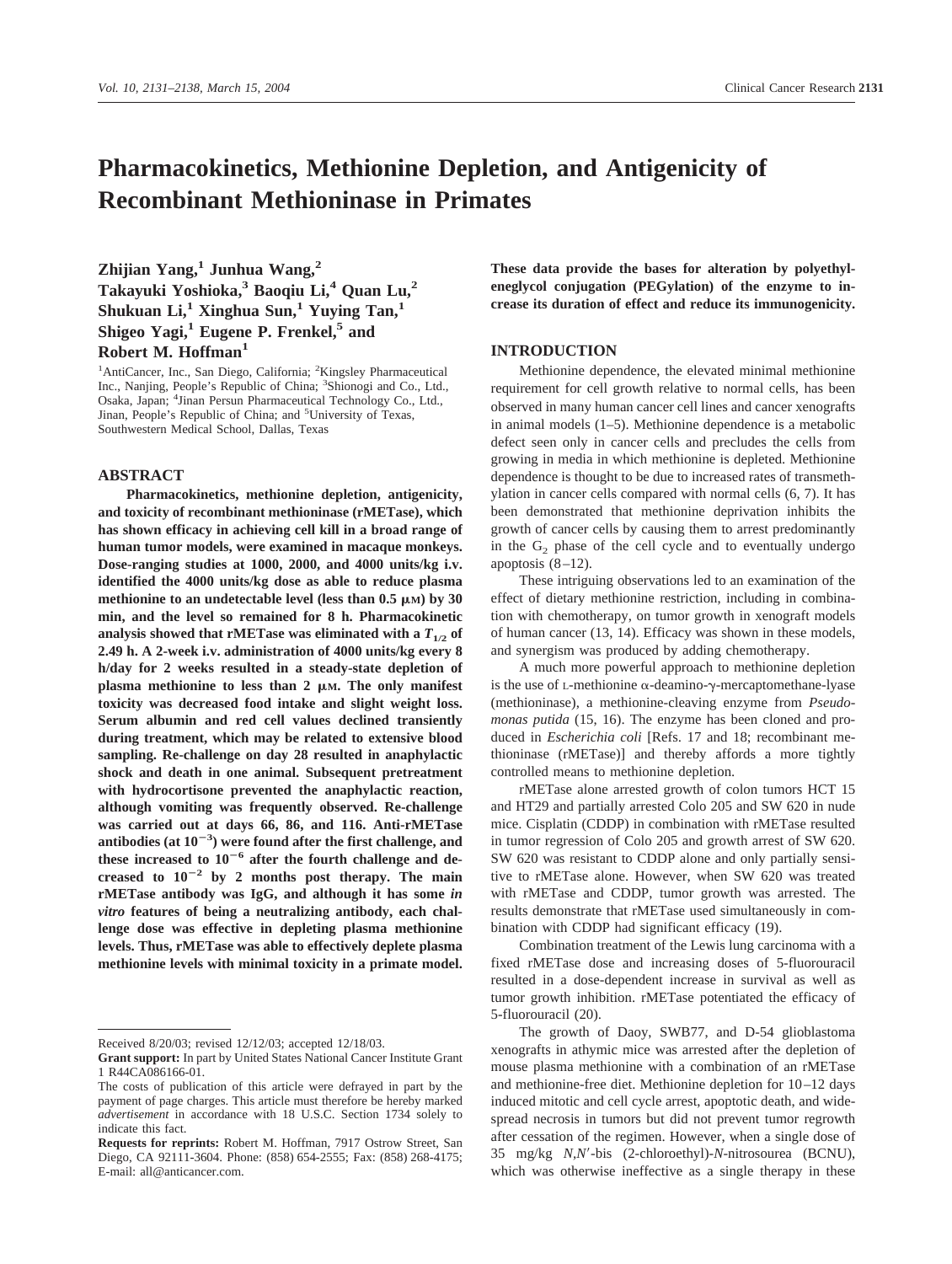tumors, was given at the end of the methionine depletion regimen, a more than 80-day growth delay was observed for Daoy and D-54 (21). An interesting correlation to these studies is that methionine depletion was more effective against high-grade, more aggressive gliomas than those more differentiated (astrocytic) tumors (22).

The rMETase gene has been shown to be active as an antitumor agent including its use with selenomethionine as a pro-drug (23–25).

We have previously carried out a pilot Phase I clinical trial of rMETase. Patients with advanced breast cancer, lung cancer, renal cancer, and lymphoma were given a single rMETase treatment at doses ranging from  $5,000$  units  $(0.25 \text{ g})$  to  $20,000$ units  $(1.0 \text{ g})$  by i.v. infusion over  $6-24$  h. The preliminary finding from this clinical trial showed that rMETase depleted plasma methionine levels without observed clinical toxicity in patients with very advanced cancers (26, 27).

The previous pilot Phase I study was conducted mainly with a single dosing regimen. To investigate the toxic effects, antigenicity, and toxicity of rMETase requires repeated dosing. We chose primates for this study, in particular, to answer the question of antigenicity of rMETase.

The current study investigated the pharmacokinetics, methionine depletion, antigenicity, and systemic toxicity of repeated administration of rMETase with dose escalation in macaque monkeys.

### **MATERIALS AND METHODS**

**Drugs.** rMETase was manufactured by Shionogi & Co. Ltd. (Osaka, Japan). The rMETase was more then 95% pure by high-performance liquid chromatography and a single band of *M*<sup>r</sup> 43,000 on SDS-PAGE with a tetramer:oligomer ratio of 96.7:3.3. The specific enzyme activity of rMETase was 55 units/mg. The endotoxin level was 0.06 EU/mg. Frozen rMETase was thawed and warmed to 37°C just before use. The vehicle solution was constituted with normal physiological saline containing 0.1 mmol/liter pyridoxal 5'-phosphate.

**Animals.** Male *Macaca fascicularis* monkeys, ages 5–7 years and weighing 5–8 kg, were obtained from the Xishungbanna Monkey Station of the National Laboratory Primate Center (Yunnan, China). The monkeys were individually housed in stainless steel cages in a controlled environment (13 h/day artificial lighting; 15 times/h ventilation; 20–25°C room temperature; 40–60% humidity). The monkeys were fed regular monkey chow purchased from the Experimental Animal Center (Basic Medical Science Institute, Beijing, China), fruit, and water at scheduled times. All monkeys were acclimated in the same facility for a 2-week period before the initiation of treatment. During this period, they were observed for clinical signs and examined for food consumption and body weight. Blood studies that included complete blood counts and a broad chemical panel as well as measurement of plasma methionine concentration were done.

**Dose Ranging.** Six monkeys were randomly assigned to three dose levels of 1000 units/kg (monkeys 950111 and 960383), 2000 units/kg (monkeys 962147 and 960427), and 4000 units/kg (monkeys 970475 and 970985). Single doses of 1000, 2000, or 4000 units/kg rMETase solution were administered to groups of three groups via the saphenous veins of the hind limbs under anesthesia consisting of 15 mg/kg ketamine hydrochloride administered i.m. All monkeys were fasted 8 h before and after dosing. rMETase was administered by bolus injection over 1–2 min.

**Repeated Dose Administrations.** Based on the doseranging study, a dose of 4000 units/kg rMETase was administered to each of four naive monkeys (monkeys 970475, 960267, 960553, and 950945) three times per day at 8-h intervals for 14 consecutive days. As controls, two monkeys (monkeys 960235 and 962423) received the same volume of vehicle solution in the same manner as the rMETase-treated monkeys. All animals were fasted 2 h before and after each injection.

**Challenge Doses.** On day 28 after administration of rMETase, two rMETase-treated monkeys (monkeys 960553 and 950945) were given challenge injections of rMETase at the same dose used in the repeated-dose studies. Another two rMETase-treated monkeys (monkeys 970475 and 960267) received monthly challenge injections of rMETase for 4 months with hydrocortisone (50 mg) pretreatment i.v. 10 min before each challenge injection.

**Determination of Plasma rMETase Activity.** To determine plasma rMETase activity and methionine levels after a single rMETase administration, blood samples were collected before rMETase injection and 30 min, 1 h, 2 h, 4 h, 8 h, 12 h, and 24 h post injection. For determination of plasma enzyme activity and methionine levels during repeated dosing of rMETase, blood samples were drawn on days 1, 5, 9, 14, 28, and 66 at time points before the first rMETase injection of the day and 1, 2, 4, and 8 h post injection on each sampling day. All blood samples were collected in EDTA-coated tubes and centrifuged at 13,000 rpm for 2 min at 4°C to obtain plasma. Plasma samples were aliquoted and frozen at  $-70^{\circ}$ C until analysis. We used primate plasma with known METase activity as a positive control and METase-untreated primate plasma as a negative control, because no METase exists in primates.

rMETase enzyme activity was determined from  $\alpha$ ketobutyrate produced from L-methionine according to the method of Esaki and Soda (28) with slight modification. The assay was carried out in triplicate. Change in absorbance  $(\Delta E)$ was calculated by subtracting average absorbance of blanks from average absorbance of the reaction mixture. The enzyme activity was calculated by the following equation: Activity (units/ml) =  $0.548(1.07 + 2.2\Delta E)$   $\Delta E$ . One unit of enzyme is defined as the amount of enzyme that produced 1  $\mu$ M  $\alpha$ ketobutyrate/min at infinite concentration of L-methionine.

**Determination of Plasma Methionine.** The plasma methionine concentration was measured using a precolumn derivatization, followed by high-performance liquid chromatography separation based on a previously described method with modification (29). A 10- $\mu$ l plasma sample or methionine standard was used. The plasma methionine was identified by the retention time of a methionine standard solution and quantitated according to a methionine standard curve. The limit of detection was  $0.5 \mu M$  methionine. The upper limit of detection for methionine assay is  $100 \mu M$ . Coefficient of variations for the interand intra-day assays were 5.7% and 2.8%, respectively.

**Pharmacokinetic Analysis.** The concentration-time curves were generated as the plasma enzyme activity (units/ml) *versus*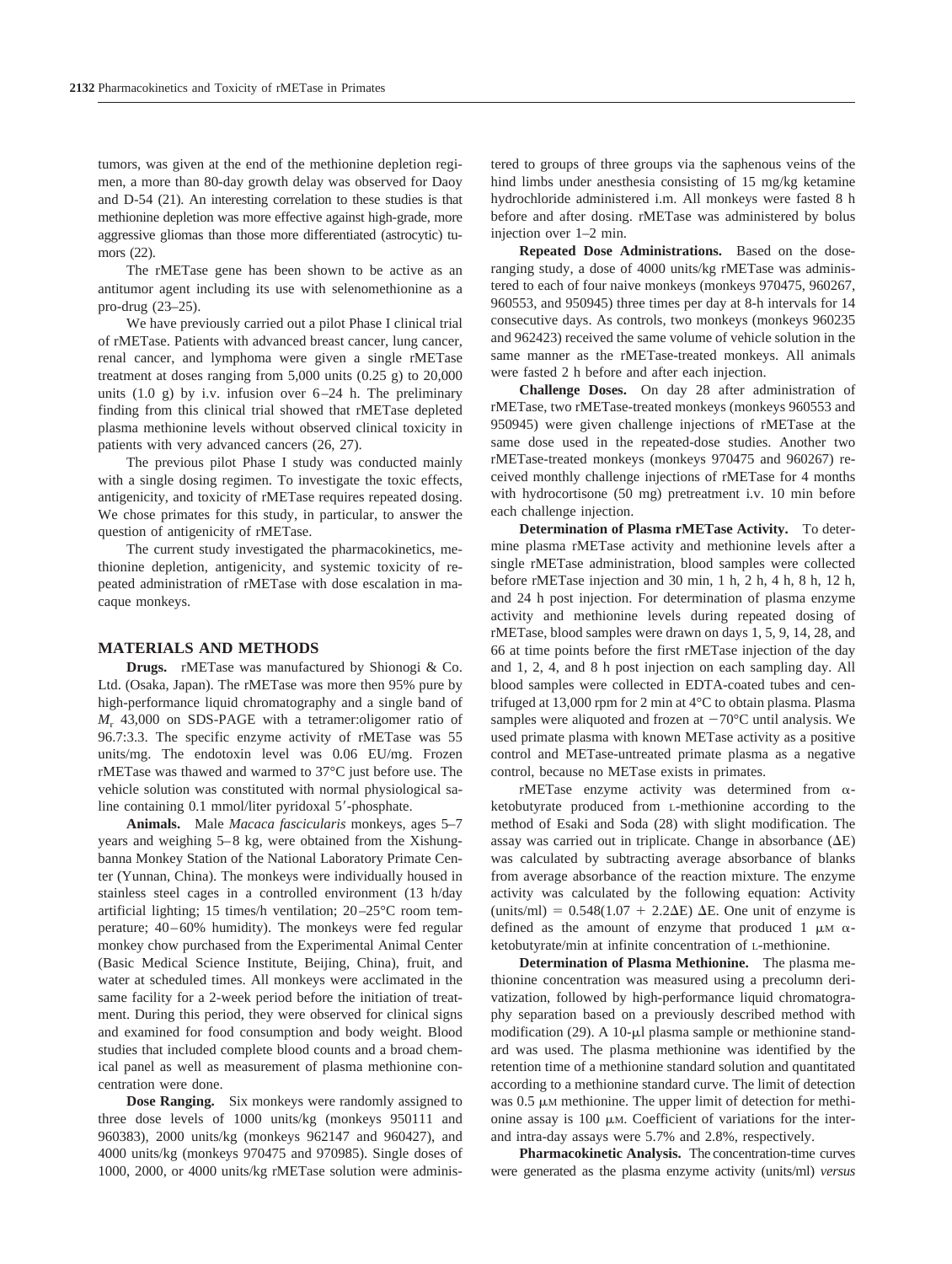time after single rMETase administration. Pharmacokinetic parameters including initial drug concentration, elimination constant, apparent volume of distribution,  $T_{1/2}$ , area under (concentrationtime) curve, and total body clearance were calculated based on the noncompartment model using pharmacokinetic software 3P97 (Mathematics Institute, Academy of Science, Beijing, China).

**Systemic Toxicity Studies.** Clinical parameters including vital signs, gastrointestinal symptoms, infections, and overall activity and behavior were observed daily. Body weights were recorded weekly during the 2-week treatment period as well as on day 21. Food consumption values were recorded daily until day 28, and average daily food consumption of each week was calculated weekly.

**Hematology and Blood Chemistry.** For hematology and blood chemistry examinations, 2 ml of blood samples were collected via the saphenous vein from each animal anesthetized by an i.m. injection of ketamine. Collections were made on days 5, 9, 14, 26, and 86 during the experimental period. Approximately 1 ml of blood was collected into EDTA-coated tubes. Blood was analyzed by an automated hematology analyzer (CELL-DYN 1700) for the following hematological parameters: RBC; WBC; platelet; hemoglobin; hematocrit; mean corpuscular hemoglobin; mean corpuscular volume; and mean corpuscular hemoglobin concentration. Approximately 1 ml of blood was collected into serum separator tubes and centrifuged. The resulting sera samples were analyzed by an automated chemistry analyzer (Synchron Clinical System CX(R)5; Beckman) for the following blood chemistry parameters: alanine aminotransferase; y-glutamyl transpeptidase; alkaline phosphatase; total protein; albumin; globulin; albumin/globulin; total bilirubin; direct bilirubin; indirect bilirubin; cholesterol; triglycerides; glucose; blood urea nitrogen; creatinine; aspartate aminotransferase; creatine phosphokinase; lactate dehydrogenase;  $Ca^{2+}$ ;  $Na^+$ ; K<sup>+</sup>; and Cl<sup>-</sup>.

**Tissue Studies.** One rMETase-treated monkey died after the first challenge injection of rMETase on day 28. Gross necropsy was performed. Brain, lung, liver, adrenals, kidneys, and spleen were weighed. The tissues from heart, aorta, lungs, liver, and kidneys were immediately collected and fixed in 10% neutral buffered formalin for histopathology examinations.

**Determination of Plasma Anti-rMETase Antibody.** Blood samples were collected on days 5, 9, 14, and 26 after administration of rMETase. During the challenge injection period, blood samples were collected every 2 weeks. Plasma was prepared and stored at  $-70^{\circ}$ C. Plasma anti-rMETase antibody measurement and identification of immunoglobulin class were performed using a Sandwich ELISA. One hundred  $\mu$ l of rMETase (200  $\mu$ g/ml) in 0.1 M carbonate coating buffer (pH 9.5) were added to each well of a 96-well microplate and incubated at 4°C overnight. The plate was washed three times with PBS (pH 7.4) containing 0.05% Tween-20 and blocked for 2 h at room temperature with 200  $\mu$ l of PBS assay buffer (pH 7.4) containing 10% fetal bovine serum. After washing three times,  $100 \mu l$  of 10-fold serial dilutions of the plasma samples in PBS were added to appropriate wells and incubated for 2 h at room temperature, followed by washing again. One hundred  $\mu$ l of optimally diluted antimonkey polyvalent immunoglobulins, horseradish peroxidase conjugate (obtained from the Basic Medical Science Institute, Beijing, China), or antihuman IgG, IgM, and IgA subtype-horseradish peroxidase conjugates (Sigma) were added to each well. The plate was incubated for 1 h at room temperature and washed three times. One hundred l of substrate solution containing *O*-phenylenediamine dihydrochloride and hydrogen peroxide (Sigma) were added to each well, followed by 30 min of incubation at room temperature. Fifty  $\mu$ l of 2  $\mu$  sulfuric acid were added to each well to stop the color reaction, and the absorbance of each well was measured at 492 nm.

The presence of neutralizing antibody was examined in plasma (0.2 ml) obtained from rMETase-treated monkeys. This plasma was mixed with 0.2 ml of various concentrations of rMETase solution. The saline and plasma obtained from a vehicle-treated monkey were used as blank and negative control, respectively. After incubation at 37°C in a water bath for 30 min, the reaction mixtures were measured for rMETase enzyme activity.

#### **RESULTS**

**Dose-Ranging Study.** Plasma methionine depletion in the monkeys after three single doses of rMETase is shown in Table 1. Plasma methionine concentration fell from pretreatment levels of  $11-26 \mu M$  to the limit of detection level by 30 min and remained at the limit of detection for 4 h in all monkeys receiving three single doses of rMETase. It was found that plasma methionine could be depleted below  $5 \mu M$  for 8 h using

*Table 1* Plasma methionine concentration  $(\mu M)$  after single escalating doses of rMETase Animals were dosed at time 0 with the single dose of rMETase listed below. See "Materials and Methods" for details.

|                    | $1000$ units/ $kg$ |                  | $2000$ units/ $kg$ |                  | $4000$ units/ $kg$ |                  |
|--------------------|--------------------|------------------|--------------------|------------------|--------------------|------------------|
| Time<br>points (h) | Monkey<br>950111   | Monkey<br>960383 | Monkey<br>960427   | Monkey<br>962147 | Monkey<br>970475   | Monkey<br>970985 |
|                    | 17.4               | 14.08            | 12.66              | 11.08            | 15.45              | 26.46            |
| 0.5                |                    |                  |                    |                  |                    |                  |
| 1.0                |                    |                  |                    |                  |                    |                  |
| 2.0                |                    |                  |                    |                  |                    |                  |
| 4.0                |                    |                  |                    |                  |                    |                  |
| 8.0                | 5.93               | 4.14             | 3.24               | 4.62             | 0.99               | 1.85             |
| 12.0               | 8.91               | 5.53             | 5.28               | 7.22             | 5.61               | 6.12             |
| 24.0               | 10.40              | 13.27            | 8.97               | 8.07             | 12.27              | 24.73            |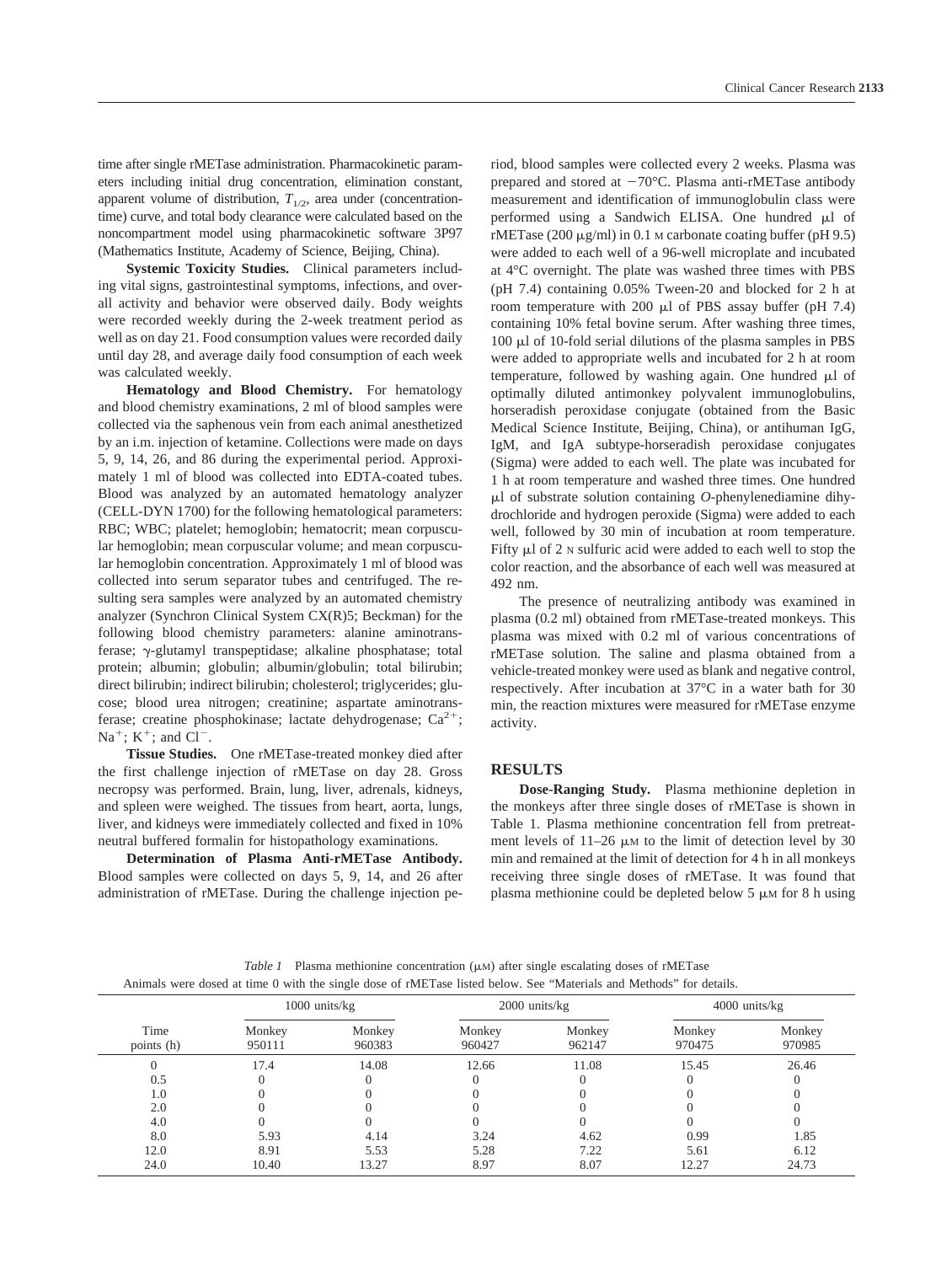

*Fig. 1* Plasma rMETase concentration-time profiles in monkeys after 2000 and 4000 units/kg doses of rMETase at time 0. Monkeys 962147 and 960427 were dosed with 2000 units/kg. Monkeys 970475 and 970985 were dosed with 4000 units/kg. Blood was sampled at the times indicated. rMETase activity was measured as described in "Materials and Methods." A  $T_{1/2}$  of 2.49 h for rMETase was calculated from these data.  $\blacklozenge$ , 962147; **■**, 960427; **△**, 970475; **×**, 970985.

rMETase doses of 1000, 2000, and 4000 units/kg. Four thousand units/kg rMETase were found to be sufficient to deplete plasma methionine to approximately 1  $\mu$ M for 8 h.

**Pharmacokinetics.** Pharmacokinetics was examined in the monkeys receiving a single i.v. injection of rMETase at a dose of 2000 or 4000 units/kg. The plasma rMETase concentration-time profiles of the monkeys are presented in Fig. 1. The calculated pharmacokinetic parameter values are shown in Table 2. The i.v. injection of rMETase showed a rapid reduction of plasma enzyme activity with a  $T_{1/2}$  of 2.49 h. Total systemic body clearances of rMETase were 11.28 ml/h and 30.77 ml/h for the 2000 and 4000 units/kg doses, respectively.

**Plasma rMETase Activity in Monkeys Receiving Repeated Doses of rMETase.** In all four monkeys treated with 4000 units/kg rMETase three times per day for 2 weeks, plasma rMETase enzyme activity could be continually maintained at greater than  $18.3 \pm 10.6$  units/ml, with highest observed plasma enzyme activity of 125.5  $\pm$  54.7 units/ml during the 2-week treatment period. The plasma 8-h rMETase concentration-time profiles showed no statistically significant differences on days 1, 5, 9, 14, and 66 (Fig. 2).

**Methionine Depletion in Monkeys Receiving Repeated Doses of rMETase.** During the 2-week, three-times-per-day treatment period, plasma methionine in the rMETase-treated monkeys was depleted effectively by repeated doses of rMETase. The plasma methionine was maintained at the limit of detection for at least 4 h after each i.v. injection of rMETase. At 8 h after each injection, the plasma methionine level ranged from 0.9  $\pm$  0.6 to 2.2  $\pm$  1.2  $\mu$ M (Table 3). By day 66, the methionine levels returned to day-1 pretreatment levels.

**Effect of rMETase on Food Intake and Body Weight.** All monkeys treated with rMETase or vehicle tolerated the 2-week treatment period. Two monkeys had a mild vomiting reaction after each injection of rMETase within the first 6 days of treatment. From days 7 to 14, vomiting and faintness was observed in all rMETase-treated monkeys. Mild diarrhea occurred in two rMETase-treated monkeys on days 11 and 12. These reactions disappeared after the termination of the 2-week treatment.

Reduced food intake and body weight loss occurred in all rMETase-treated monkeys during the 2-week treatment period. The mean daily feed consumption value (g/day) in rMETasetreated monkeys was reduced from the pretreatment level of  $265 \pm 26$  g/day to 168  $\pm$  15 g/day in the 1st week and 1.8  $\pm$ 3.6 g/day in the 2nd week of treatment. The food consumption recovered after the 2-week treatment (38  $\pm$  15 g/day in 3rd week) and returned to normal in the 4th week. The mean body weight loss in the rMETase-treated monkeys was  $9.3 \pm 3.3\%$ (range from 4.7 to 12.5%) in the 1st week of treatment and  $18.2 \pm 5.2\%$  (range from 11.8 to 25%) in the 2nd week of treatment. Body weight gain after the 2-week treatment period was found to be slow (16.3  $\pm$  3.8% in the 4th week).

**Immunological Reactions to rMETase.** Anaphylactic shock occurred in two monkeys immediately after the first challenge injection of rMETase on day 28. Both monkeys were immediately given i.v. injections of hydrocortisone at a dose of 50 mg/monkey. One monkey recovered 1 h later and survived, whereas the other monkey did not recover and was sacrificed for necropsy. To prevent anaphylactic shock in the remaining two monkeys, hydrocortisone was given 10 min before each challenge injection of rMETase. A total of four challenge injections were given to these two monkeys at an interval of 1 month. Only

#### *Table 2* Pharmacokinetic parameters of rMETase in monkeys

Monkeys were treated with the single dose of rMETase listed below. Blood was drawn, analyzed for plasma enzyme activity, and evaluated for the parameters listed below as described in "Materials and Methods."

| Monkey               | $Co^a$<br>(units/ml) | Ke<br>(liters/h) | $V_c \times 10^3$<br>(units/ml) | $T_{1/2}$<br>(h) | <b>AUC</b><br>(units/ml/h) | CLs<br>(ml/h) |
|----------------------|----------------------|------------------|---------------------------------|------------------|----------------------------|---------------|
| 2000 units/kg dose   |                      |                  |                                 |                  |                            |               |
| 962147               | 32.51                | 0.28             | 0.03                            | 2.49             | 116.69                     | 8.75          |
| 960427               | 48.67                | 0.32             | 0.04                            | 2.15             | 144.81                     | 13.81         |
| $4000$ units/kg dose |                      |                  |                                 |                  |                            |               |
| 970985               | 22.64                | 0.24             | 0.04                            | 2.84             | 92.67                      | 43.13         |
| 970475               | 61.83                | 0.28             | 0.06                            | 2.49             | 221.76                     | 18.4          |

<sup>*a*</sup> Co, initial drug concentration; Ke, elimination constant; Vc, apparent volume of distribution; *T*<sub>1/2</sub>, biological half-life; AUC, area under (concentration-time) curve; CLs, total body clearance.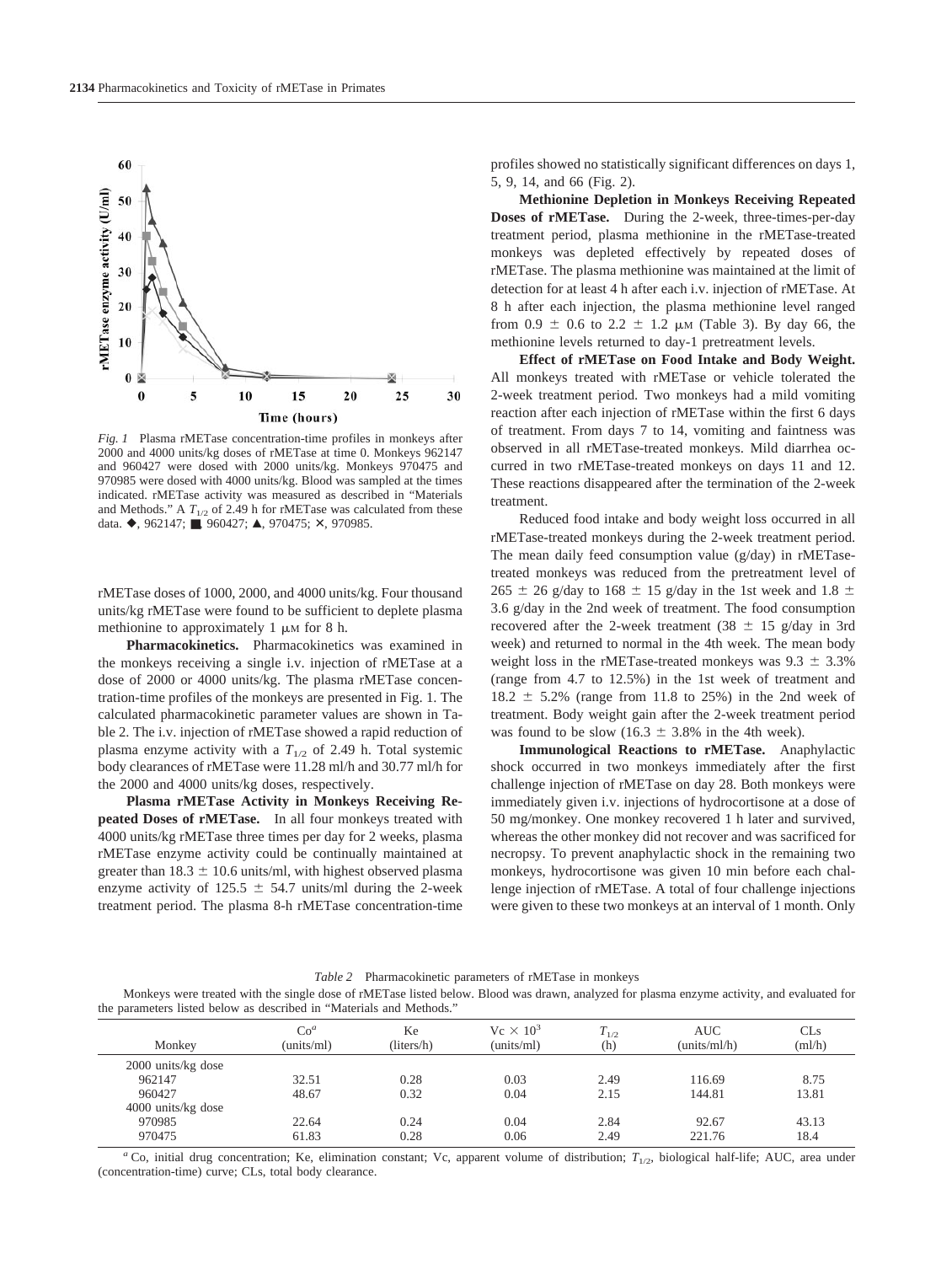

*Fig. 2* Plasma rMETase enzyme activity in the monkeys receiving repeated treatment with rMETase  $(n = 4)$ . Monkeys were treated with 4000 units/kg rMETase. Blood was sampled at the indicated times. rMETase was measured as described in "Materials and Methods."  $\blacklozenge$ , day 1;  $\blacksquare$ , day 5;  $\blacktriangle$ , day 9;  $\times$ , day 14;  $*\,$ , day 66.

vomiting, face flushing, and piloerection were observed after each challenge injection. Anaphylactic shock did not occur in any other animal regardless of challenges given.

**Effect of rMETase on Hematological and Blood Chemical Parameters.** Hematology and blood chemistry examinations results are shown in Table 4. All hematology parameters were normal during the 2-week treatment except RBC and Hgb, which were found to decrease from day 9 of rMETase treatment. WBC and Hgb were reduced to 34% and 40% of pretreatment level, respectively, by the end of the treatment period, indicating a mild anemia. The blood chemistry examinations revealed no abnormalities in most liver function tests, renal function, glucose, lipids, and electrolytes in the rMETase-treated monkeys compared with the controls and pretreatment values. However, decreased albumin/globulin and higher total bilirubin and indirect bilirubin values were noted from day 5 of rMETase treatment.

**Histopathological Effects of rMETase.** There were no obvious gross lesions observed in the major organs of the rMETase-treated monkey at necropsy except for ascites with a light yellow color. The organ weights, including heart, liver, kidney, lung, spleen, brain, and adrenal glands were in the normal range. No histological changes were observed in the heart, kidney, trachea, lung, and thoracic aorta. In the kidney, a small fraction of epithelial cells of the proximal convoluted tubules showed slight fine granular vacuolization. In the liver, the structures of the lobules, sinusoids, hypatocyte plates, and hepatocytes were normal. However, scattered spotty necrosis infiltrated with acute and chronic inflammatory cells was observed. Some of the hepatocytes showed cloudy degeneration and fatty metamorphosis.

**Determination of Plasma Anti-rMETase Antibodies.** Plasma-specific anti-rMETase antibodies were not detected until treatment day 26. A  $10^{-3}$  plasma antibody titer was detected on day 26 in four rMETase-treated monkeys. The challenge injections of rMETase (which followed the treatment period) resulted in increased plasma antibody titers up to  $10^{-6}$  after the fourth challenge injection of rMETase. The plasma antirMETase antibody decreased after termination of rMETase challenge injections, with only a  $10^{-2}$  plasma antibody titer remaining 2 months after the last challenge.

Antibody subtypes in rMETase-treated monkeys on day 65 included anti-rMETase IgG as the dominant antibody  $(10^{-4}$ titer) with a low titer of IgM antibody ( $10^{-2}$  titer) found. No IgA antibody was detected in the plasma of the rMETase-treated monkeys.

Plasma anti-rMETase antibody appeared to have neutralizing potential. rMETase lost 80% of its original enzyme activity when 2 units/ml rMETase were incubated *in vitro* with anti-rMETase antibody-positive serum obtained from an rMETase-treated monkey. However, no significant enzyme activity losses were observed when 100 units/ml rMETase concentration was used in the above reaction. Importantly, *in vivo* the enzyme administration for the challenge doses resulted in effective depletion of plasma methionine levels despite the presence of antibodies.

### **DISCUSSION**

The efficacy of methionine depletion by rMETase to reduce tumor growth has now been documented with a variety of tumors that include Lewis lung carcinoma (20), several human colon cancer lines (19), and glioblastoma (21, 22, 30). An even more important observation is the growing evidence that a variety of chemotherapeutic agents appear to be synergistically enhanced by plasma methionine depletion; these include doxirubicin (11), 5-fluorouracil and mitomycin C (13, 23), CDDP (19), and nitrosoureas (21, 22, 30).

The effectiveness of antitumor activity of rMETase is

*Table 3* Plasma methionine concentration  $(\mu M)^a$  in monkeys during repeated rMETase treatment (*n* = 4)

Four monkeys were treated with 4000 units/kg rMETase for 14 days three times per day. Blood was sampled on the indicated days and measured for methionine by HPLC as described in "Materials and Methods."

| Time points (h) | Dav 1           | Dav 5           | Day 9           | Day 14          | Day 66           |  |
|-----------------|-----------------|-----------------|-----------------|-----------------|------------------|--|
|                 | $11.3 \pm 3.96$ | $1.90 \pm 1.12$ | $2.17 \pm 1.24$ | $1.35 \pm 1.09$ | $12.56 \pm 0.75$ |  |
|                 |                 |                 |                 |                 |                  |  |
|                 |                 |                 |                 |                 |                  |  |
| $\Delta$        |                 |                 |                 |                 |                  |  |
|                 | $1.33 \pm 0.60$ | $1.68 \pm 0.76$ | $1.37 \pm 0.61$ | $0.92 \pm 0.62$ | $0.98 \pm 0.21$  |  |
|                 |                 |                 |                 |                 |                  |  |

 $a$  Limit of detection,  $< 0.5$   $\mu$ M.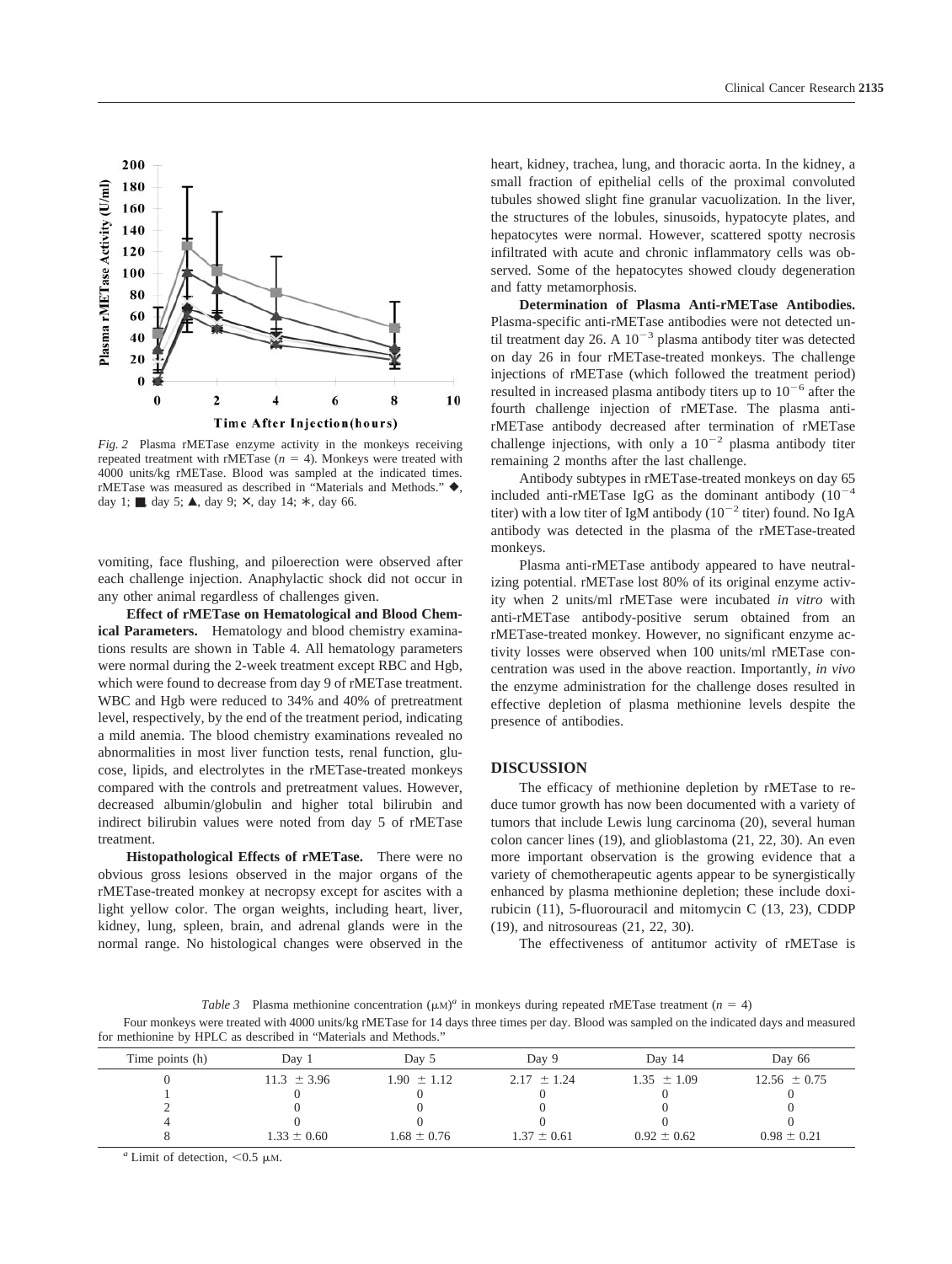|                               | Time (days after administration of rMETase) |                  |                  |                 |                 |                 |
|-------------------------------|---------------------------------------------|------------------|------------------|-----------------|-----------------|-----------------|
| Laboratory test               | Pre                                         | Day 5            | Day 9            | Day 14          | Day 26          | Day 86          |
| WBC $(\times 10^9$ /liter)    | $13.0 \pm 2.1$                              | $11.2 \pm 5.6$   | $6.3 \pm 2.4$    | $12.0 \pm 4.0$  | $17.3 \pm 6.9$  | $15.4 \pm 1.1$  |
| RBC $(\times 10^{12}/$ liter) | $6.28 \pm 0.47$                             | $6.66 \pm 1.17$  | $4.31 \pm 1.28$  | $5.24 \pm 1.54$ | $4.12 \pm 0.17$ | $5.40 \pm 0.49$ |
| Hgb (g/liter)                 | $141 \pm 18$                                | $134 \pm 18$     | $102 \pm 24$     | $113 \pm 34$    | $85 \pm 14$     | $121 \pm 8$     |
| <b>HCT</b>                    | $0.49 \pm 0.04$                             | $0.54 \pm 0.10$  | $0.33 \pm 0.10$  | $0.45 \pm 0.12$ | $0.39 \pm 0.02$ | $0.43 \pm 0.04$ |
| PLT $(\times 10^9$ /liter)    | $366 \pm 131$                               | $283 \pm 50$     | $324 \pm 111$    | $475 \pm 262$   | $617 \pm 316$   | $371 \pm 76$    |
| $MCH$ (pg)                    | $22.5 \pm 2.1$                              | $20.3 \pm 0.9$   | $21.6 \pm 1.2$   | $21.6 \pm 1.4$  | $20.7 \pm 2.6$  | $22.6 \pm 0.6$  |
| MCV(f)                        | $78.8 \pm 5.7$                              | $81.6 \pm 4.3$   | $77.7 \pm 4.9$   | $85.3 \pm 1.1$  | $94.9 \pm 1.8$  | $79.3 \pm 0.4$  |
| MCHC (g/liter)                | $286 \pm 20$                                | $249 \pm 16$     | $271 \pm 21$     | $260 \pm 7$     | $217 \pm 24$    | $284 \pm 9$     |
| ALT (units/liter)             | $19 \pm 10$                                 | $23 \pm 11$      | $13 \pm 3$       | $9 \pm 4$       | $12 \pm 6$      | $81 \pm 45$     |
| GGT (units/liter)             | $74 \pm 10$                                 | $57 \pm 20$      | $62 \pm 17$      | $50 \pm 12$     | $42 \pm 19$     | $55 \pm 18$     |
| AKP (units/liter)             | $383 \pm 261$                               | $423 \pm 309$    | $374 \pm 118$    | $351 \pm 95$    | $351 \pm 188$   | $207 \pm 157$   |
| $TP$ (g/liter)                | $73.6 \pm 2.6$                              | $50.5 \pm 23.4$  | $58.1 \pm 1.7$   | $58.8 \pm 0.8$  | $68 \pm 1.2$    | $73.7 \pm 1.6$  |
| $ALB$ (g/liter)               | $47.2 \pm 4.8$                              | $39.0 \pm 8.4$   | $29.9 \pm 1.1$   | $27.3 \pm 2.0$  | $29.3 \pm 4.8$  | $43.9 \pm 4.5$  |
| $GLB$ (g/liter)               | $26.4 \pm 3.0$                              | $29.9 \pm 1.0$   | $28.2 \pm 2.6$   | $32.1 \pm 1.4$  | $38.7 \pm 3.7$  | $29.8 \pm 2.8$  |
| A/G                           | $1.8 \pm 0.7$                               | $1.1 \pm 0.1$    | $1.1 \pm 0.1$    | $0.8 \pm 0.1$   | $0.7 \pm 0.2$   | $1.4 \pm 0.3$   |
| TBIL (µmol/liter)             | $6.3 \pm 0.4$                               | $9.3 \pm 4.5$    | $14.2 \pm 7.7$   | $5.7 \pm 1.5$   | $8.5 \pm 1.5$   | $8.7 \pm 1.5$   |
| DBIL $(\mu$ mol/liter)        | $5.5 \pm 0.5$                               | $3.8 \pm 1.5$    | $5.1 \pm 2.9$    | $3.8 \pm 0.8$   | $6.7 \pm 1.1$   | $5.9 \pm 0.8$   |
| IBIL $(\mu \text{mol/liter})$ | $0.9 \pm 0.3$                               | $5.5 \pm 3.5$    | $9.2 \pm 4.9$    | $1.9 \pm 0.8$   | $1.8 \pm 1.1$   | $2.8 \pm 0.7$   |
| CHOL (mmol/liter)             | $3.14 \pm 0.88$                             | $2.79 \pm 1.02$  | $1.58 \pm 0.68$  | $2.04 \pm 0.84$ | $2.83 \pm 0.20$ | $3.13 \pm 0.37$ |
| TG (mmol/liter)               | $0.53 \pm 0.05$                             | $0.66 \pm 0.17$  | $0.74 \pm 0.08$  | $0.67 \pm 0.33$ | $0.65 \pm 0.22$ | $0.43 \pm 0.13$ |
| GLU (mmol/liter)              | $3.37 \pm 0.85$                             | $3.91 \pm 2.30$  | $3.25 \pm 0.55$  | $4.14 \pm 1.06$ | $3.28 \pm 0.92$ | $2.33 \pm 0.34$ |
| BUN (mmol/liter)              | $4.96 \pm 0.98$                             | $13.67 \pm 5.61$ | $10.71 \pm 0.47$ | $8.70 \pm 1.20$ | $7.37 \pm 1.48$ | $7.16 \pm 1.28$ |
| $CR$ ( $\mu$ mol/liter)       | $141.3 \pm 21.3$                            | $123.1 \pm 22.8$ | $95.4 \pm 7.5$   | $89.0 \pm 11.0$ | $83.3 \pm 7.4$  | $106.9 \pm 9.1$ |
| AST (units/liter)             | $30 \pm 1$                                  | $52 \pm 29$      | $28 \pm 10$      | $39 \pm 10$     | $46 \pm 6$      | $56 \pm 1$      |
| CK (units/liter)              | $136 \pm 49$                                | $305 \pm 120$    | $177 \pm 175$    | $67 \pm 40$     | $89 \pm 21$     | $138 \pm 27$    |
| LDH (units/liter)             | $454 \pm 86$                                | $786 \pm 179$    | $445 \pm 69$     | $643 \pm 128$   | $596 \pm 84$    | $520 \pm 31$    |
| $Ca^{2+}$ (mmol/liter)        | $2.99 \pm 0.41$                             | $2.09 \pm 0.96$  | $2.26 \pm 0.34$  | $2.31 \pm 0.11$ | $2.54 \pm 0.42$ | $2.45 \pm 0.18$ |
| $Na+$ (mmol/liter)            | $169.2 \pm 8.6$                             | $158.7 \pm 5.0$  | $155.4 \pm 7.5$  | $151.3 \pm 5.1$ | $145.6 \pm 1.0$ | $157.0 \pm 9.9$ |
| $K^+$ (mmol/liter)            | $5.27 \pm 1.09$                             | $4.57 \pm 0.52$  | $5.05 \pm 0.75$  | $5.39 \pm 1.01$ | $6.06 \pm 1.34$ | $4.25 \pm 0.21$ |
| $Cl^{-}$ (mmol/liter)         | $123.7 \pm 4.2$                             | $114.9 \pm 3.7$  | $112.5 \pm 6.7$  | $109.5 \pm 4.7$ | $106.7 \pm 5.3$ | $118.5 \pm 6.4$ |

*Table 4* Hematology and blood chemistry analysis in rMETase-treated monkeys  $(n = 4)$ Monkeys were treated with rMETase at 4000 units/kg for 14 days three times a day. Blood was sampled at the times indicated with the listed analytes tested as described in "Materials and Methods."

*<sup>a</sup>* HCT, hematocrit; MCH, mean corpuscular hemoglobin; MCV, mean corpuscular volume; MCHC, mean corpuscular hemoglobin concentration; ALT, alanine aminotransferase; GGT,  $\gamma$ -glutamyl transpeptidase; AKP, alkaline phosphatase; TP, total protein; ALB, albumin; GLB, globulin; A/G, albumin/globulin; TBIL, total bilirubin; DBIL, direct bilirubin; IBIL, indirect bilirubin; CHOL, cholesterol; TG, triglycerides; GLU, glucose; BUN, blood urea nitrogen; CR, creatinine; AST, aspartate aminotransferase; CK, creatine phosphokinase; LDH, lactate dehydrogenase; Hgb, hemoglobin; PLT, platelets.

dependent on its ability to deplete methionine in the plasma and subsequently in the tumor. Previous preclinical studies in mice have demonstrated that rMETase is an effective antitumor agent without significant systemic toxicities (20, 30). Lack of systemic toxicity was additionally supported by limited treatment of cancer patients with rMETase in a pilot Phase I clinical trial (26, 27).

In the current study, we extended the preclinical study of rMETase to include pharmacokinetics, antigenicity, and systemic toxicity in primates. Three dose levels of rMETase were administrated i.v. to determine an appropriate dose and dosing schedule. We found that plasma methionine was efficiently depleted by all three single doses of rMETase to less than  $5 \mu M$ at 8 h, which has been demonstrated to be sufficient to arrest human tumor xenograft growth in athymic mice (21). A plasma methionine level of approximately 1  $\mu$ M at 8 h could be achieved by 4000 units/kg dose (Table 1). Therefore, 4000 units/kg doses were used to achieve a constantly lowered plasma methionine level and for antigenicity and toxicity determination.

rMETase pharmacokinetic studies were carried out using a single i.v. administration of 2,000 or 4,000 units/kg (Fig. 1). We

found the plasma concentration-time profiles for both dosages were similar to our prior study in mice (18). After i.v. injection, rMETase is rapidly eliminated with a mean plasma half-life of 2.49 h. The monkeys receiving 4,000 units/kg rMETase, iv. three times per day for 2 weeks showed a steady state of high rMETase activity and low methionine levels in the plasma (Fig. 2; Table 3). Previous pharmacokinetic studies in mice showed that a single injection of rMETase at doses ranging from 5,000– 15,000 units/kg could deplete plasma methionine levels to less than 5  $\mu$ M for 8 h.<sup>6</sup> The dose range and schedule for this primate study were initially determined from these doses used in mice. Therefore, we started with 1,000 units/kg for the primate doseranging study.

Although no toxic deaths were seen during the 2-week rMETase treatment, we found gastrointestinal reactions such as vomiting and significantly decreased food consumption in all

<sup>6</sup> Z. Yang, S. Li, X. Sun, Y. Tan, S. Yagi, R. M. Hoffman, unpublished data.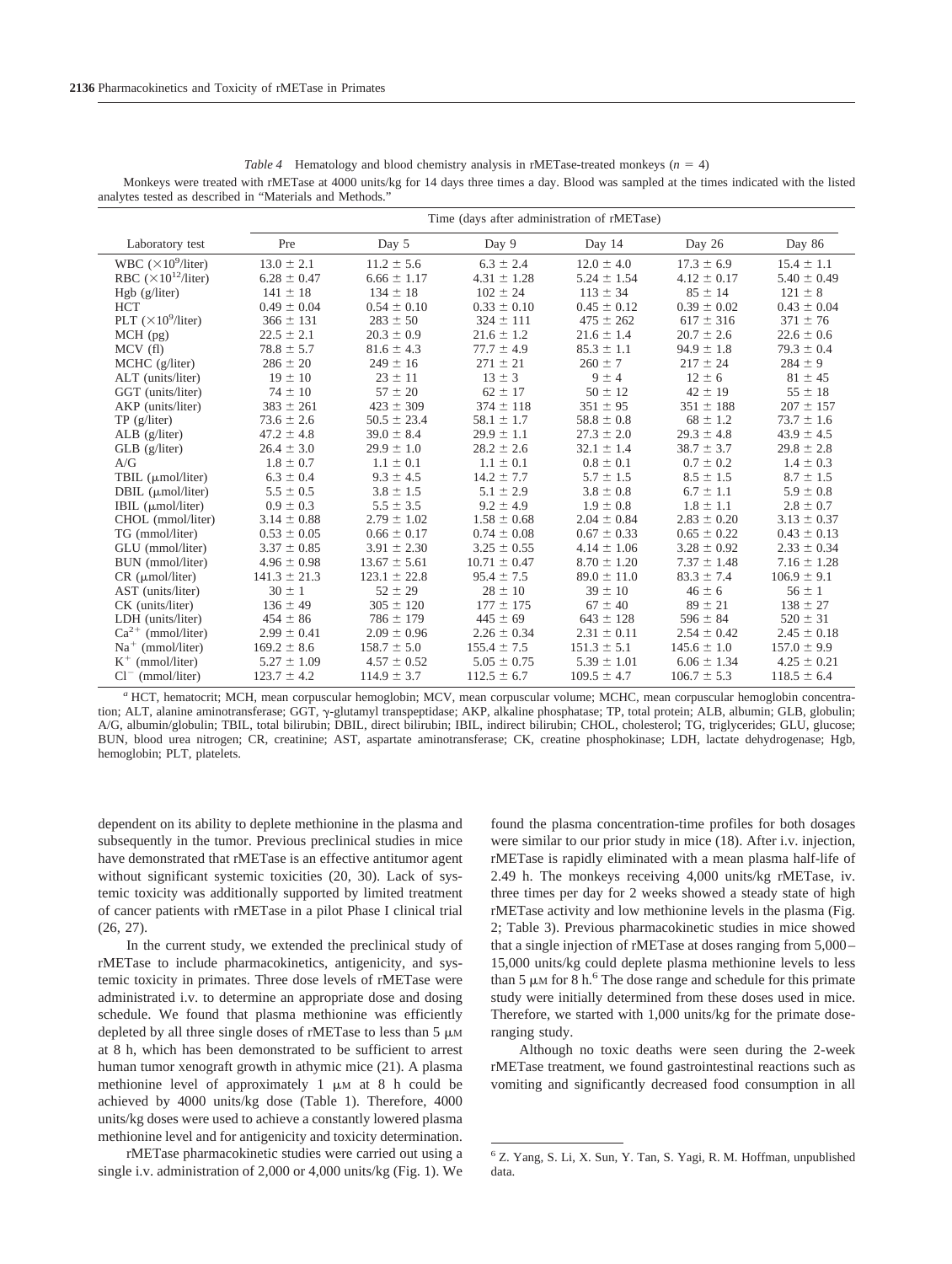rMETase-treated monkeys. The body weights were reduced up to 19% by the end of the treatment period. The body weight loss was in part due to the gastrointestinal side effects. However, an important factor in the weight loss was related to the preplanned fasting for 2 h before and after the injections. The observed weight loss may be able to be countered by various approaches to hyperalimentation in future clinical studies.

The hematology studies demonstrated that mild anemia occurred in rMETase-treated monkeys, which is consistent with our previous report in mice (20). The anemia may partly result from decreased protein intake caused by reduced food consumption, which also was suggested by the findings of lower albumin and albumin/globulin ratios in the blood chemistry analysis. Careful calculations of the volumes of blood removed for the extended battery of tests did help explain the decreased RBC values during the prolonged treatment. Although the very transient increase in bilirubin suggested a hemolytic episode, we were unable to document this nor define a mechanism for increased red cell destruction. Furthermore, the changes were transient, and values returned toward normal despite continued treatment. Nevertheless, these changes will be more extensively evaluated in our next series of studies.

In the present study, we evaluated the antigenicity of rMETase because of potential anaphylactic reactions on challenge. In contrast to previous antigenicity results in mice in which no anaphylactic reactions were observed (23), the monkeys receiving the 2-week rMETase treatment at a dose of 4000 units/kg had a significant anaphylactic reaction at the first challenge. Autopsy examination of the one monkey that died showed findings consistent with anaphylaxis that included ascites and scattered foci of necrosis in the liver. It is of particular importance that subsequent pretreatment with hydrocortisone completely eliminated the anaphylactic reactions.

The measurement of plasma antibody during rMETase treatment period demonstrated that anti-rMETase antibodies were induced. The anti-rMETase antibodies were detected 26 days after the initiation of the 2-week rMETase treatment period and increased with each monthly challenge injection (Fig. 3). The antibody titer decreased rapidly after termination of the rMETase challenge. The detection of antibody subtypes indicated that IgG was the dominant anti-rMETase antibody, although a low titer of IgM antibody was also observed.

The anti-rMETase antibodies appeared to be neutralizing *in vitro*. However, we found that both plasma rMETase enzyme activity and methionine depletion in the rMETase-treated monkeys were not influenced when the anti-rMETase antibody was induced (Fig. 2; Table 3). Although plasma rMETase activity on day 66 seemed to be lower after the challenge dose of 4000 units/kg was given than that on days 1, 5, 9, and 14, similar plasma methionine depletion profiles on days 1 and 66 indicated that anti-rMETase antibodies produced in the monkey plasma were not sufficient to reduce the methionine depletion efficacy of rMETase. These data indicated that the anti-rMETase antibodies produced in the plasma of the monkeys were not sufficient to reduce the methionine depletion efficacy of rMETase; rMETase antibodies, therefore, did not have a significant neutralizing effect.

The present results show that consistently low plasma methionine levels of less than  $2 \mu M$  can be achieved in monkeys



*Fig. 3* Plasma anti-rMETase antibody titers in monkeys receiving repeated injections of rMETase and four-interval challenges of rMETase. Monkeys were treated with 4000 units/kg rMETase for 14 days three times per day as described in "Materials and Methods." Monkeys were then challenged with 4000 units/kg rMETase on days 28, 66, 86, and 116. Blood was collected at the indicated time points. Anti-rMETase antibodies were measured as described in "Materials and Methods." $\blacklozenge$ , Monkey 1;  $\blacksquare$ , Monkey 2;  $\blacktriangle$ , Monkey 3.

at the doses used in the present study. Although the monkeys can tolerate the 2-week rMETase treatment, there are some systemic toxicities and anaphylactic reactions that were not found previously in mice. Continuous infusion as a clinical option may achieve even lower methionine levels (26, 27).

These studies suggest that the current toxicity is limited and that methods such as polyethylene glycol conjugation (PEGylation) of the enzyme might additionally reduce the toxicity observed, provide a longer half-life of methioninase depletion, and have less associated immunological reactivity. PEG conjugation masks the surface of the protein and increases its molecular size, thereby increasing the circulating time of the enzyme by reducing its renal clearance and degradation by proteolytic enzymes. As a result, the effective dose could be reduced due to prolonged half-life, which may lead to reduction of some dose-related toxicity. In addition, PEG conjugation could prevent antibody binding or antigen processing and thereby reduce rMETase antigenicity. Future studies will evaluate PEG-rMETase in primates.

The work of Kokkinakis *et al.* (10) suggests that the combination of an  $O<sup>6</sup>$  methylguanine methyltransferase inhibitor along with rMETase may achieve synergistic antitumor efficacy. DNA methyltransferase is a promising target to investigate with compounds such as azacytosine in combination with rMETase in future studies.

#### **REFERENCES**

1. Mecham JO, Rowitch D, Wallace CD, Stern PH, Hoffman RM. The metabolic defect of methionine dependence occurs frequently in human tumor cell lines. Biochem Biophys Res Commun 1983;117:429–34.

2. Hoffman RM, Erbe RW. High *in vivo* rates of methionine biosynthesis in transformed human and malignant rat cells auxotrophic for methionine. Proc Natl Acad Sci USA 1976;73:1523–7.